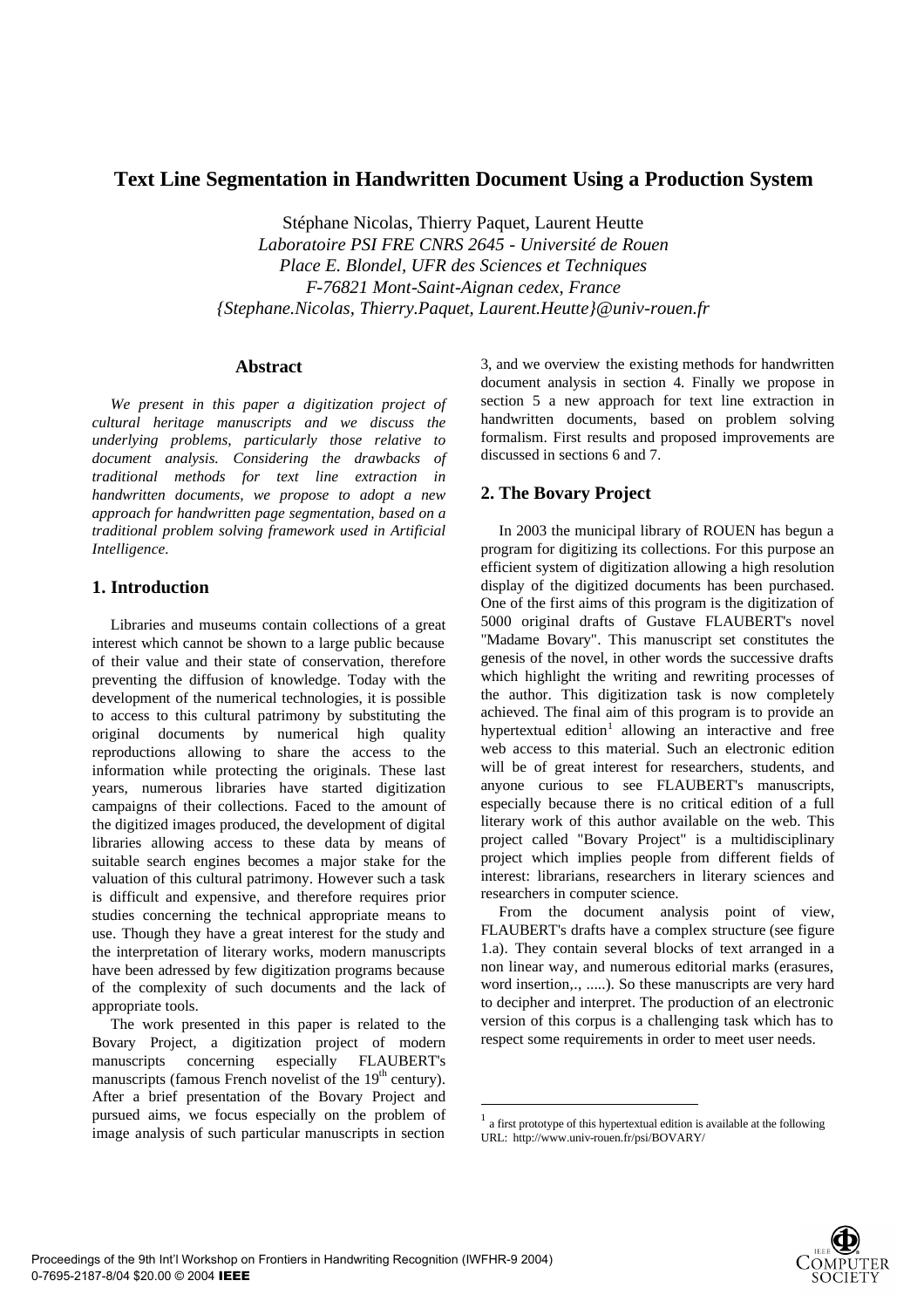

Fig. 1: A manuscript (a) and its associated diplomatic transcription (b)

#### **3. Critical edition and manuscript transcription**

In literary sciences the study of modern manuscripts is known as genetic analysis. This analysis concerns the graphical aspect of the manuscripts and the successive states of the textual content. The nature of a manuscript is dual. A manuscript should be considered as a pure graphical representation or as a pure textual representation. According to J. Andre [1], a manuscript is a text with graphical interest. As modern manuscripts reflect the writing process of the author, they may have a complicated structure and may be difficult to decipher. So in a genetical edition, transcriptions are generally joined to the facsimile of manuscripts. A transcription allows an easier reading of the manuscript. One can distinguish two types of transcription: the linear one and the diplomatic one. A linear transcription is a simple typed version of the text, which uses an adapted coding to transcribe, in a linear way, complex editorial operations of the author (deletation, insertion, substitution) sometimes located over one or several pages. On the contrary, the diplomatic transcription (fig. 1.b) has to respect the physical aspect of the manuscript, i.e. the disposition of graphical elements in the page (text line, erasure, insertion,...). For the Bovary Project needs, we are mainly interested by diplomatic transcription, because Flaubert's manuscripts are too complex, so that linear transcriptions cannot help the reader to decipher them. For a given page of manuscript, the production of a diplomatic transcription involves two different steps: first, one has to decipher each word of the page and then type, using a text editor, a full ASCII plain text version of the page, while respecting as much as possible the layout of the manuscript. Considering the extreme complexity of such manuscripts and the amount of documents to be processed, transcription is a very tedious task which can be performed only by few scholars or Flaubert specialists. But we think that the difficulty of the

transcription task can be greatly reduced by providing the transcribers some automatic tools, such as image processing or document image analysis tools, integrated in an unified environment dedicated to the edition of diplomatic transcriptions. This allows to extract automatically, or using interactions with the transcriber, the informative entities of the document, and eventually include automatic word image transcription thanks to some automatic handwritten word recognition engine. This implies to be able to extract first the physical layout of the document. This is the aim of document image analysis.

### **4. Handwritten document image analysis: an overview**

Document analysis is a crucial step in document processing, which consists in extracting the physical layout of a given document from its low level representation (image). Numerous methods have been proposed for the analysis of machine printed documents. Among the most popular ones, we can cite Kise's method based on area Voronoi diagram, O'Gorman's Docstrum method based on neighbor clustering and Nagy's X-Y cut based on the analysis of projection profiles (see [2] for an overview). These methods provide good results on printed documents, but are not directly adaptable to handwritten documents, because they generally take only into account global features on the page, and are thus dedicated to well structured documents. Unlike printed documents, handwritten documents have a local structure prone to an important variability: fluctuating or skewed text lines, overlapping words, unaligned paragraphs,... To cope with this local variability, the methods proposed in the litterature for text line segmentation in handwritten documents are generally "bottom-up" and based on local analysis. [3] proposes an approach based on perceptual grouping of connected components of black pixels. Text lines are iteratively constructed by grouping neighboring connected components according to some perceptual criteria such as similarity, continuity and proximity. Hence local constraints on the neighborhing components are combined with global quality measures. To cope with conflicts, the method integrates a refinement procedure combining a global and a local analysis. According to the author the proposed method cannot be applied on degrated or poorly structured documents, such as modern authorial manuscripts. A method based on a shortest spanning tree search is presented in [4]. The principle of the method consists in building a graph of main strokes of the document image and searching for the shortest spanning tree of this graph. This method assumes that the distance between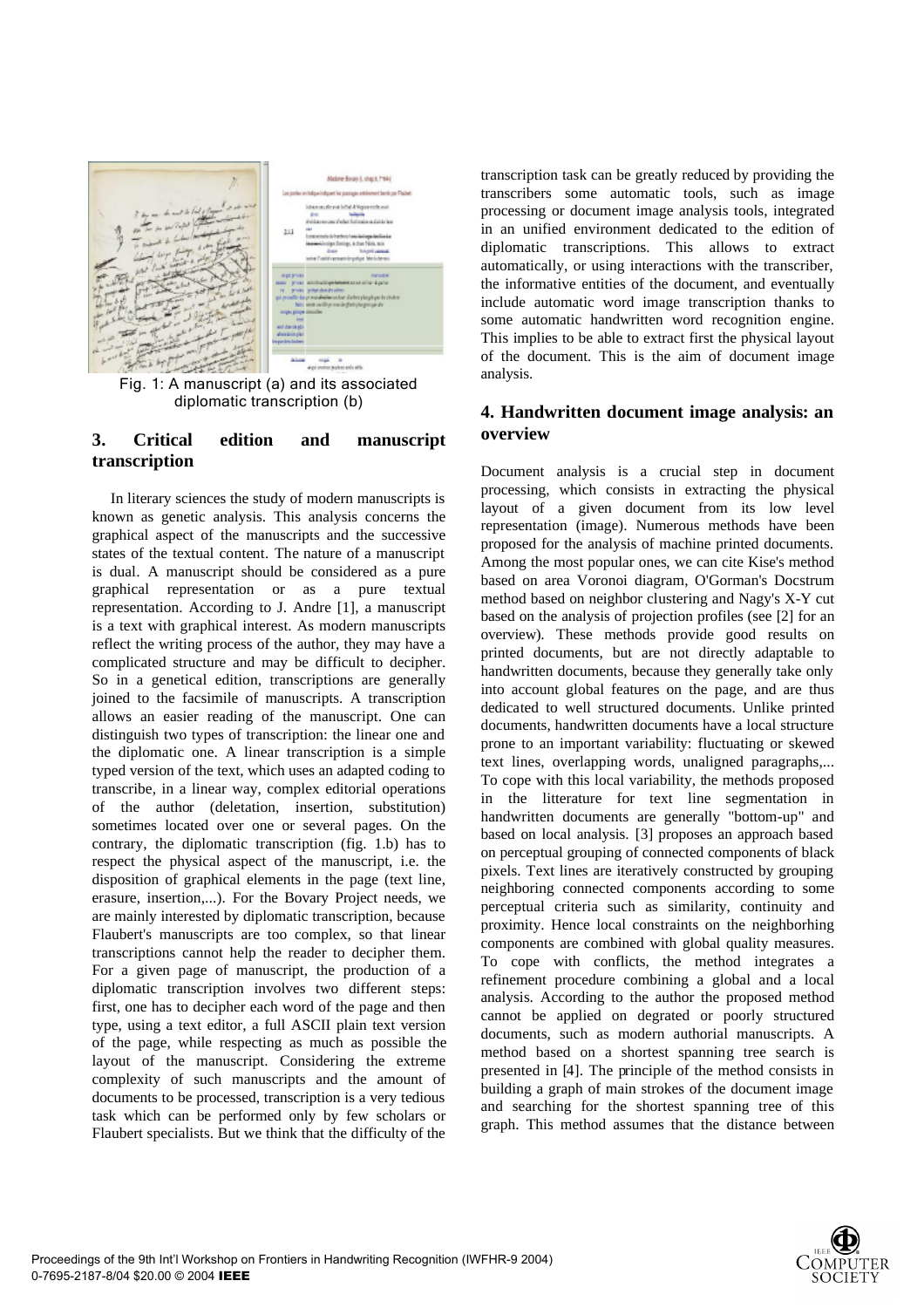the words in a text line, is less than the distance between two adjacent text lines. In [5] an iterative hypothesisvalidation strategy based on Hough transform is proposed. The skew orientation of handwritten text lines is obtained by applying the Hough transform to the center of gravity of each connected components of the document image. This allows to generate several text line hypothesis. Then a validation is performed to eliminate erroneous alignments among connected components using contextual information such as proximity and direction continuity criteria. According to the authors this method is able to detect text line in handwritten documents which may contain lines oriented in several directions, erasures and annotations between main lines. An algorithm based on the analysis of horizontal run projections and connected components grouping and splitting procedures is presented in [6]. First the image is partionned into vertical strips and then an analysis of the run projections on each strip is applied. This method allows to deal with fluctuating or skewed text lines and to preserve the punctuation. [7] proposes a method for line detection and segmentation in historical church registers. This method is based on local minima detection of connected components and is applied on a chain code representation of the connected components. The idea is to gradually construct line segments until an unique text line is formed. This algorithm is able to segment text lines closed to each other, touching text lines and fluctuating text lines.

The main problem of these methods is that they generally take local decisions during the grouping process, and they sometimes fail to find the "best" segmentation when dealing with complex documents like modern manuscripts. Furthermore these methods do not use prior knowledge nor express it explicitly, thus making the adaptation of the system to different classes of documents difficult. To avoid these problems we propose a methodology based on Artificial Intelligence: problem solving using production systems.

### **5. Text line segmentation using a production system**

Production systems are a methodology used in Artificial Intelligence for solving problems. They have been used successfully in many problems such as scheduling tasks, game solving, ... but this methodology is general enough to be applied to different types of problems. The main idea is to consider that a problem can be solved by finding a path in the state space of the problem under consideration.

Formally a production system is composed of three main elements: a global database, used as a description of a given problem state, a set of production rules which are applied on the global database to produce new states of the search space, and a control system allowing to find a path in the search space between the initial state and some final goal state. In a production system, the global database is manipulated thanks to some defined operations (the production rules), under the control of a global control strategy (search procedure) [8]. Solving a problem with a production system consists in searching a path in the space of all the alternatives, by developping a search tree.

When using a production system to solve a given problem, one has to define explicitly the problem to be solved, and the three major elements of the production system: the global database, the set of production rules and the control system.

The problem we consider here is that of text line segmentation in handwritten documents using an ascending grouping process. The aim is to cluster the connected components of the document into homogeneous sets, corresponding to the text lines of the document.

#### **5.1. Problem representation and global database**

When solving problems using a production system, one has to choose an adapted data structure (or database) to represent symbolically or numerically the states of the problem to be solved. This database can be a vector, a matrix, or a tree, depending on the nature of the problem. We consider a textual document as a set of objects with spatial relations between them. The objects we consider are text lines and connected components. A graph is a natural way to represent relations between objects, so we have choosen such a data structure as global database of our production system. The nodes of the graph represent the objects of the document (connected components, text lines), and the edges represent adjacency relations between the objects. The nodes of two adjacent objects in the document image are linked by an edge in the graph. This edge is weighted by the gap measure between the two objects in the image. The gap measure we have chosen is an Euclidian distance as defined in [9]. Further developments could refine this measure.

**5.1.1 Initial state generation.** First, connected components of the image are extracted using a blob coloring procedure, little noisy connected components are filtered and then adjacency relations between connected components are determined using a method based on morphological operations applied on the document image (successive erosions of the connected component extern contours until contact points are found between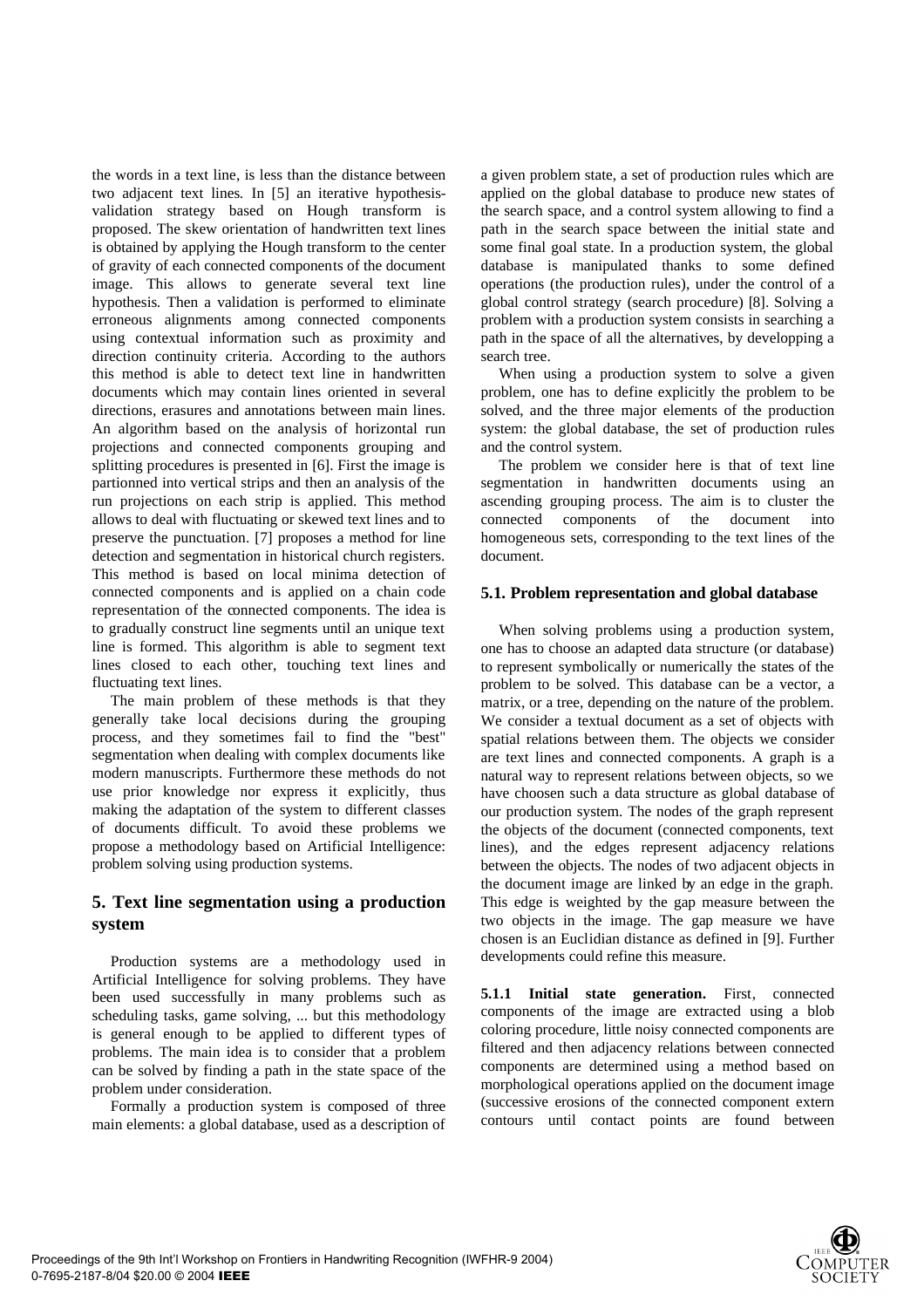components). Finally the adjacency graph is constructed by linking with an edge the pairs of adjacent connected components. The nodes represent the connected components of the document, and the edges the adjacency relations. Each edge between two nodes is weighted by the value of the gap between the two corresponding components in the image. This value is expressed as an Euclidian distance [9]. From this adjacency graph, the initial state is obtained just by selecting a candidate as text-line seed. Up to now this candidate is chosen randomly among all the connected components of the image. The choice of this candidate has no incidence on the solution found. The cost of the initial state is set to zero.



**5.1.2 Goal state definition.** We cannot describe the goal state explicitly, because we do not know it as it is what we are searching for. But we can describe it implicitly by defining some conditions a state has to verify to be considered has a goal state. Intuitively we can say that the segmentation is over, when the alignments are stabilized, that is, when none of the partial text lines can be extended further and no additionnal new line can be created. Formally, a goal state is reached when all the connected components are assigned to exactly one text line. In this case, all the nodes of the graph (database) correspond to exactly one text line. This condition constitutes the stop criterion for the search procedure.

#### **5.2. Production rules**

We consider the text line segmentation as a grouping process, which consists in iteratively grouping connected components into text lines. Each text line is built incrementaly. Given a text line, and a connected component, one has the possibility to group the connected component to the text line or not. The two production rules we consider are "merge", and "don't merge". When the rule "don't merge" is applied, the rejected component becomes a seed for the construction of a new line. This starting new line is then considered as the current text line to develop first. To be able to apply a given rule, some pre-conditions have to be verified. For the two previous rules, the conditions are the following:

- the considered text line has to be the current one of the state
- the candidate component for the grouping has to be adjacent to the text line

These rules are applied only on adjacent connected components of the current text line, because there is no sense to group a component which is far. When there is no adjacent component to the current text line, no rule can be applied anymore, and another partial text line is choosen as the new current text line. Formally, using grammar notations, the two production rules we use can be expressed as follow:

- $R_1$ : current line ? current line + connected component
- $R_2$ : new line ? connected component

The operator + stands for "adjacent".

The application of these rules on a given state of the search tree allows to produce new children states, by modifying the global database.

**5.2.1. Transition probabilities and rules costs.** Each production rule is associated to a cost, which is the cost of the transition between a given current state and its child, by applying the rule. This cost is determined by computing the log-likelihood of the rule:

$$
C_{R_i} = -\ln p_{R_i}
$$

where  $p_{R_i}$  is the probability of the rule  $R_i$ . If several rules can be applied on the same entities, they must sum up to one:

$$
\sum_i p_{R_i} = 1
$$

Given an adjacent connected component of the current text line, we can apply both  $R_1$  and  $R_2$ , so:

$$
p_{R_1} + p_{R_2} = 1
$$
  

$$
p_{R_2} = 1 - p_{R_1}
$$

 $p_{R_1}$  corresponds to the probability of the rule R<sub>1</sub> to be

applied, that is, the probability of a connected component to be added to the current text line, derived using a proximity criterion between both entities:

$$
p_{R_1} = e^{-\frac{d^2}{2s^2}}
$$

where *d* is the euclidian distance between the adjacent connected component and the current text line, and *s* a normalization constant determined empirically on a collection of documents. Notice that this general formulation can be directly extended to a much larger number of features allowing the integration of contextual features.

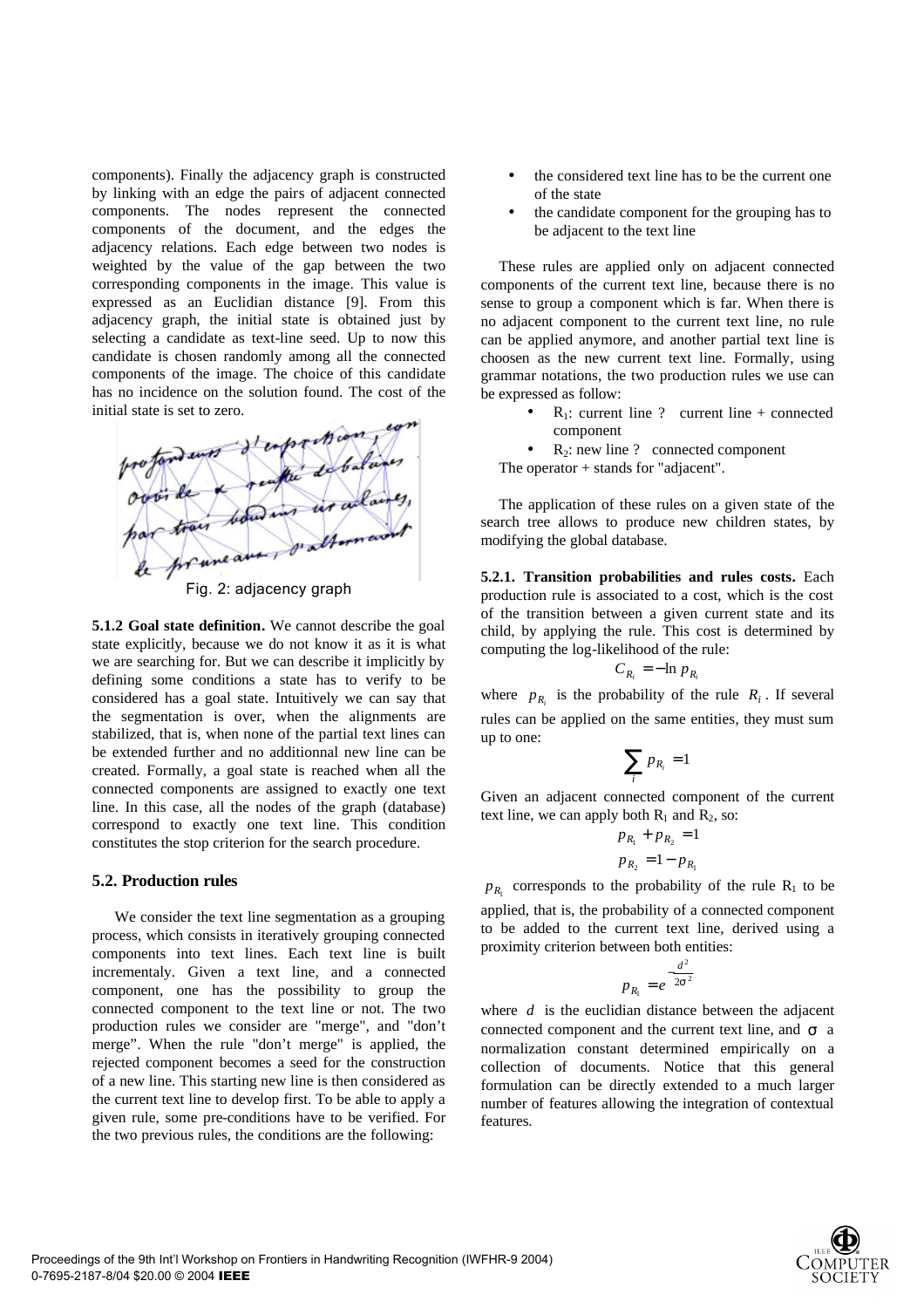**5.2.2. Children states generation procedure.** Given a current intermediate state, corresponding to a partial segmentation (partial partioning of the connected components), all the possible children states in the search tree are determined as follows: one applies all the valid rules, that is those that satisfy the above pre-conditions, on the database describing the current state, thus generating as many children as the number of applied rules. The children states are all the possible extensions of the partial partionning, obtained by applying one elementary operation (one production rule) on the current database. For example if there are four connected components adjacent to the current text line, one can apply both rules  $R_1$  and  $R_2$  on each of these four neighbors, thus generating eight children states. Figure 3 shows the principle of this procedure. We can see a line under construction (connected components in light gray, linked by edges). The other components connected by edges are those adjacent to the line which are candidates for the merging process. The rules are applied on each candidate, thus providing new states.



For each child state, the cost of the path leading to this state is computed by summing the current cost of the path leading to the current state with the cost of the transition between the current state and its child, that is, the cost of the applied rule. Hence, the cost of a path in the search tree is obtained by summing the costs of the rules applied along this path.

### **5.3. Control system**

The aim is to find the best partionning of the connected components into text lines. It consists in finding an optimal path in the search space between the initial state of the problem and a goal state. The initial state represents the unsegmented document (a set of connected components), and a goal state is a possible partionning of the connected components of the document into text lines (alignments). There are a lot of different possible configurations of components into text lines, but what we want to find is the best one. This optimal solution is obtained by applying on the global database a rule sequence which leads to a complete

partionning (so that each component is affected to a line) and such that the global cost of the path is minimal among all the possible paths leading to a solution. This is a path finding problem. Several search strategies can be used to solve it. Among them we can cite: the Bristish Museum procedure, the Branch and Bound method, or A\* algorithm [8].

The A\* algorithm is one of the best search strategies because it leads to the optimal solution more quickly, thanks to the use of a heuristic to guide the search across the search space. The heuristic has to be admissible, i.e. an underestimate of the length of the remaining path to a goal. Determining a good admissible heuristic for the problem we consider is not trivial, so we have choosen, in a first time, to use no heuristic. In this case, the  $A^*$ algorithm is equivalent to a Branch and Bound procedure. This search strategy consists in maintening a list of all the states generated so far, and not yet explored (these states are called "open" in the IA litterature), to which is associated the cost of the minimal path leading to each of them. At each step of the search, the state with minimal cost is extracted from the list, and then explored, that is we verify if this state is a goal according to the conditions described previously. If the conditions are verified, the search is over, and we are sure that the found goal is the best, according to Bellman's optimality criterion. If the current state is not a goal, it is then developped. It means that one generates all the possible children states of the search tree, using the development procedure described above. All the generated children states are then added to the "open" list. If one of the generated states is already in the list, the cost of the path leading to it is updated if smaller. This search procedure continues until a goal is found.

#### **6. Implementation and first results**

In a first time, we are mainly interested in extracting text lines, so we have integrated to this system only the two rules described previously. We have tested the method on few toy examples to verify the validity of the system. The method allows to find the best segmentation according to the defined quality measurement of the alignments, which is for the moment only based on proximity measure between connected components of a text line. However, it appears that this proximity criterion is not sufficient to define an alignment, if text lines overlap or if the interline distance is smaller than the intraline distance. We have shown that adding more contextual features is trivial according to our formulation and this certainly results in a general tool adaptable to various problems for layout analysis. We have not yet integrated more criteria, but it is clear that adding